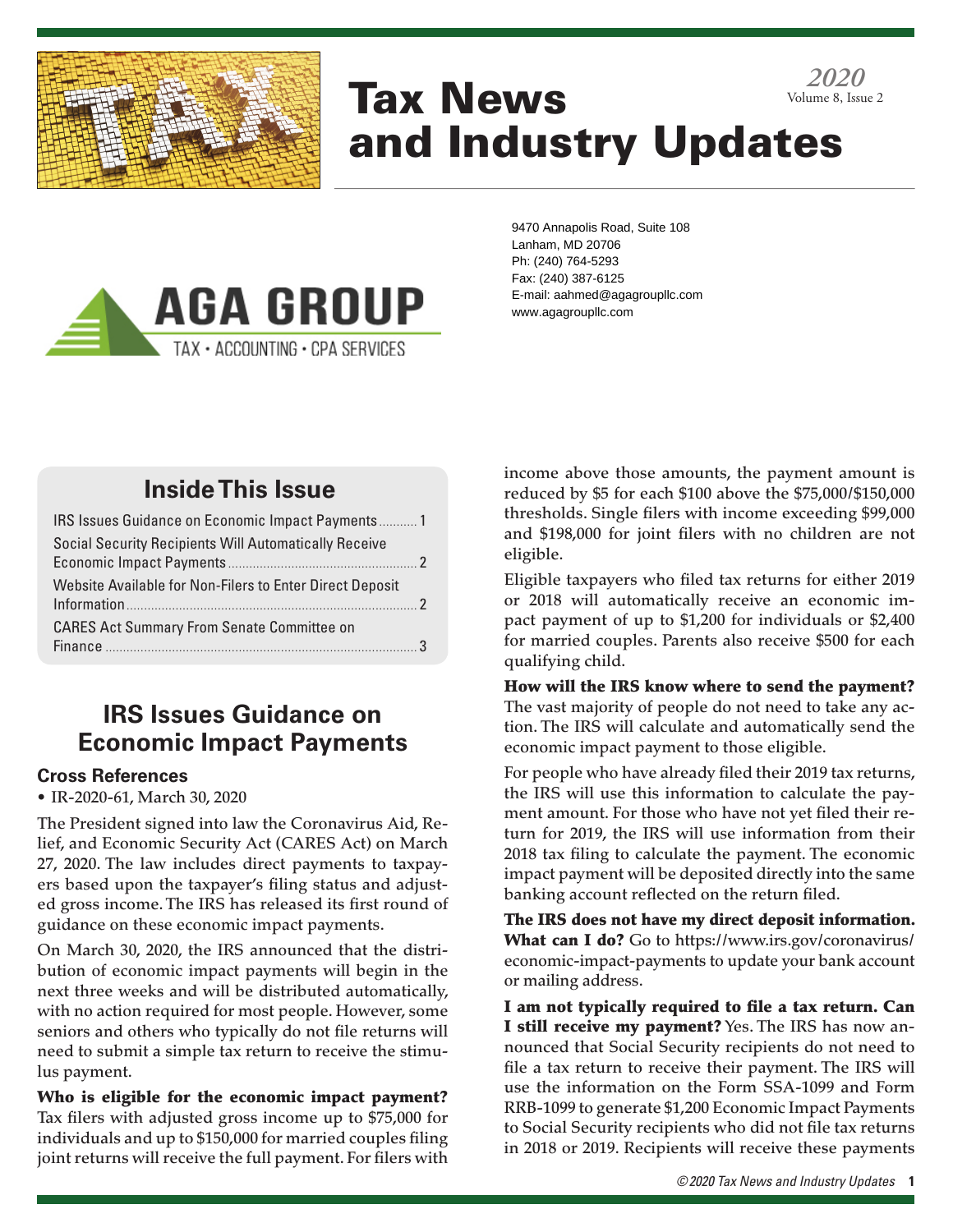as a direct deposit or by paper check, just as they would normally receive their benefits.

How can I file the tax return needed to receive my economic impact payment? IRS.gov/coronavirus will soon provide information instructing people in these groups on how to file a 2019 tax return with simple, but necessary, information including their filing status, number of dependents and direct deposit bank account information.

I have not filed my tax return for 2018 or 2019. Can I still receive an economic impact payment? Yes. The IRS urges anyone with a tax filing obligation who has not yet filed a tax return for 2018 or 2019 to file as soon as they can to receive an economic impact payment. Taxpayers should include direct deposit banking information on the return.

I need to file a tax return. How long are the economic impact payments available? For those concerned about visiting a tax professional or local community organization in person to get help with a tax return, these economic impact payments will be available throughout the rest of 2020.

◆ ◆ ◆

## **Social Security Recipients Will Automatically Receive Economic Impact Payments**

#### **Cross References**

• https://home.treasury.gov/news/press-releases/ sm967

The U.S. Department of the Treasury and the Internal Revenue Service has announced that Social Security beneficiaries who are not typically required to file tax returns will not need to file an abbreviated tax return to receive an Economic Impact Payment. Instead, payments will be automatically deposited into their bank accounts.

"Social Security recipients who are not typically required to file a tax return do not need to take any action, and will receive their payment directly to their bank account," said Secretary Steven T. Mnuchin.

The IRS will use the information on the Form SSA-1099 and Form RRB-1099 to generate \$1,200 Economic Impact Payments to Social Security recipients who did not file tax returns in 2018 or 2019. Recipients will receive these payments as a direct deposit or by paper check, just as they would normally receive their benefits.

**Website Available for Non‑Filers to Enter Direct Deposit Information**

#### **Cross References**

• https://www.irs.gov/coronavirus/non-filers-enterpayment-info-here

The IRS now has a website for non-filers to enter direct deposit information to receive their Economic Impact Payment. Under the Coronavirus Aid, Relief, and Economic Security Act (CARES Act), eligible individuals are entitled to receive up to \$1,200 (\$2,400 for married couples). Parents are also eligible to receive \$500 for each qualifying child. The payment is phased-out for individuals with adjusted gross income over \$75,000 and \$150,000 for married couples filing joint returns.

The Economic Impact Payment is automatically sent to taxpayers, either through direct deposit using bank information from their 2018 or 2019 tax return, or by mail.

Non-filers who receive Social Security benefits or Railroad Retirement benefits will automatically receive their Economic Impact Payment based upon information from Form SSA-1099 and Form RRB-1099. These recipients will receive their payment as a direct deposit or by paper check just as they would normally receive their Social Security or Railroad Retirement benefits.

For individuals who do not file a tax return and do not receive Social Security or Railroad Retirement benefits, the IRS now has a website to enter their information. This website is available for U.S. citizens or permanent residents who:

- Had gross income that did not exceed \$12,200 (\$24,400 for married couples) for 2019, and
- Are not otherwise required to file a federal income tax return for 2019, and do not plan to do so.

The IRS will use information entered to determine eligibility and payment amount. The following information must be entered in order to receive the Economic Impact Payment:

- Full name, current mailing address and an email address,
- Date of birth and valid Social Security Number,
- Bank account number, type and routing number, if the individual has one,
- Identity Protection Personal Identification Number (IP PIN), if the individual has one,
- Driver's license or state-issued ID, if the individual has one, and
- For each qualifying child: their name, Social Security Number or Adoption Taxpayer Identification Number and their relationship to the individual or spouse.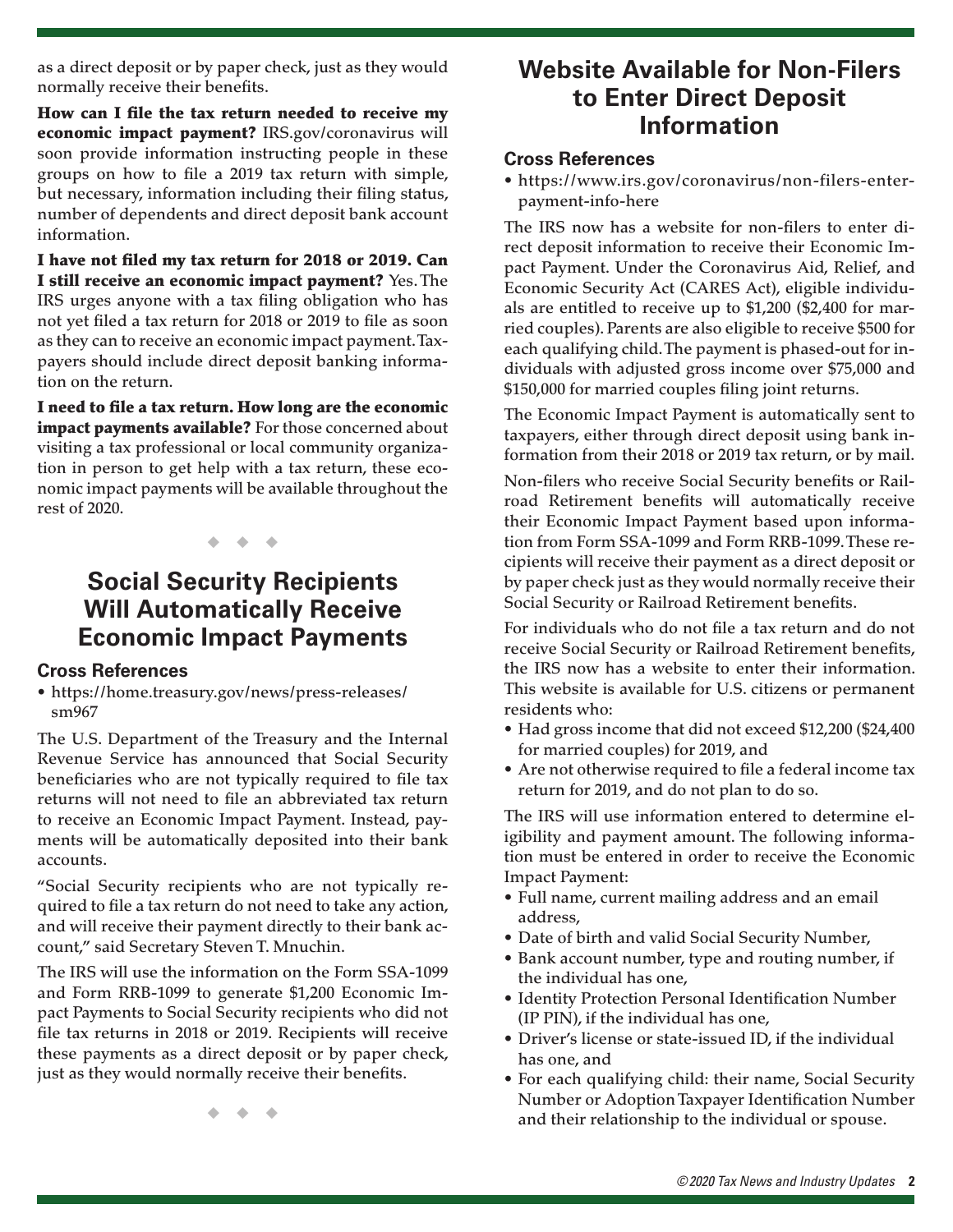Use the following link to enter the above information: https://www.irs.gov/coronavirus/non-filers-enterpayment-info-here

If a non-filer does not receive Social Security or Railroad Retirement benefits, and does not use the IRS website to enter his or her information, the non-filer must file a 2019 tax return to receive the Economic Impact Payment.

◆ ◆ ◆

# **CARES Act Summary From Senate Committee on Finance**

#### **Cross References**

• HR 748

• www.finance.senate.gov

The President signed into law the Coronavirus Aid, Relief, and Economic Security Act (CARES Act) on March 27, 2020. The following is a summary of the new law by the Senate Committee on Finance. Additional details will be posted as additional guidance becomes available.

### **Division A – Keeping Workers Paid And Employed, Health Care System Enhancements, and Economic Stabilization**

**Title II—Assistance For American Workers, Families, and Businesses** 

### *Subtitle A—Unemployment Insurance Provisions*

Section 2101. Short Title. This title is called the Relief for Workers Affected by Coronavirus Act

Section 2102. Pandemic Unemployment Assistance. This section creates a temporary Pandemic Unemployment Assistance program through December 31, 2020 to provide payment to those not traditionally eligible for unemployment benefits (self-employed, independent contractors, those with limited work history, and others) who are unable to work as a direct result of the coronavirus public health emergency.

Section 2103. Emergency Unemployment Relief for Governmental Entities and Nonprofit Organizations. This section provides payment to states to reimburse nonprofits, government agencies, and Indian tribes for half of the costs they incur through December 31, 2020 to pay unemployment benefits.

Section 2104. Emergency Increase in Unemployment Compensation Benefits. This section provides an additional \$600 per week payment to each recipient of unemployment insurance or Pandemic Unemployment Assistance for up to four months.

Section 2105. Temporary Full Federal Funding of the First Week of Compensable Regular Unemployment for States with No Waiting Week. This section provides funding to pay the cost of the first week of unemployment benefits through December 31, 2020 for states that choose to pay recipients as soon as they become unemployed instead of waiting one week before the individual is eligible to receive benefits.

Section 2106. Emergency State Staffing Flexibility. This section provides states with temporary, limited flexibility to hire temporary staff, re-hire former staff, or take other steps to quickly process unemployment claims.

Section 2107. Pandemic Emergency Unemployment Compensation. This section provides an additional 13 weeks of unemployment benefits through December 31, 2020 to help those who remain unemployed after weeks of state unemployment benefits are no longer available.

Section 2108. Temporary Financing of Short-Time Compensation Payments in States with Programs in Law. This section provides funding to support "shorttime compensation" programs, where employers reduce employee hours instead of laying off workers and the employees with reduced hours receive a pro-rated unemployment benefit. This provision would pay 100% of the costs they incur in providing this short-time compensation through December 31, 2020.

Section 2109. Temporary Financing of Short-Time Compensation Agreements. This section provides funding to support states which begin "short-time compensation" programs. This provision would pay 50% of the costs that a state incurs in providing short-time compensation through December 31, 2020.

Section 2110. Grants for Short-Time Compensation **Programs.** This section provides \$100 million in grants to states that enact "short-time compensation" programs to help them implement and administer these programs.

Section 2111. Assistance and Guidance in Implementing Programs. This section requires the Department of Labor to disseminate model legislative language for states, provide technical assistance, and establish reporting requirements related to "short-time compensation" programs.

Section 2112. Waiver of the 7-day Waiting Period for Benefits under the Railroad Unemployment Insurance Act. This section temporarily eliminates the 7-day waiting period for railroad unemployment insurance benefits through December 31, 2020 (to make this program consistent with the change made in unemployment benefits for states through the same period in an earlier section of this subtitle).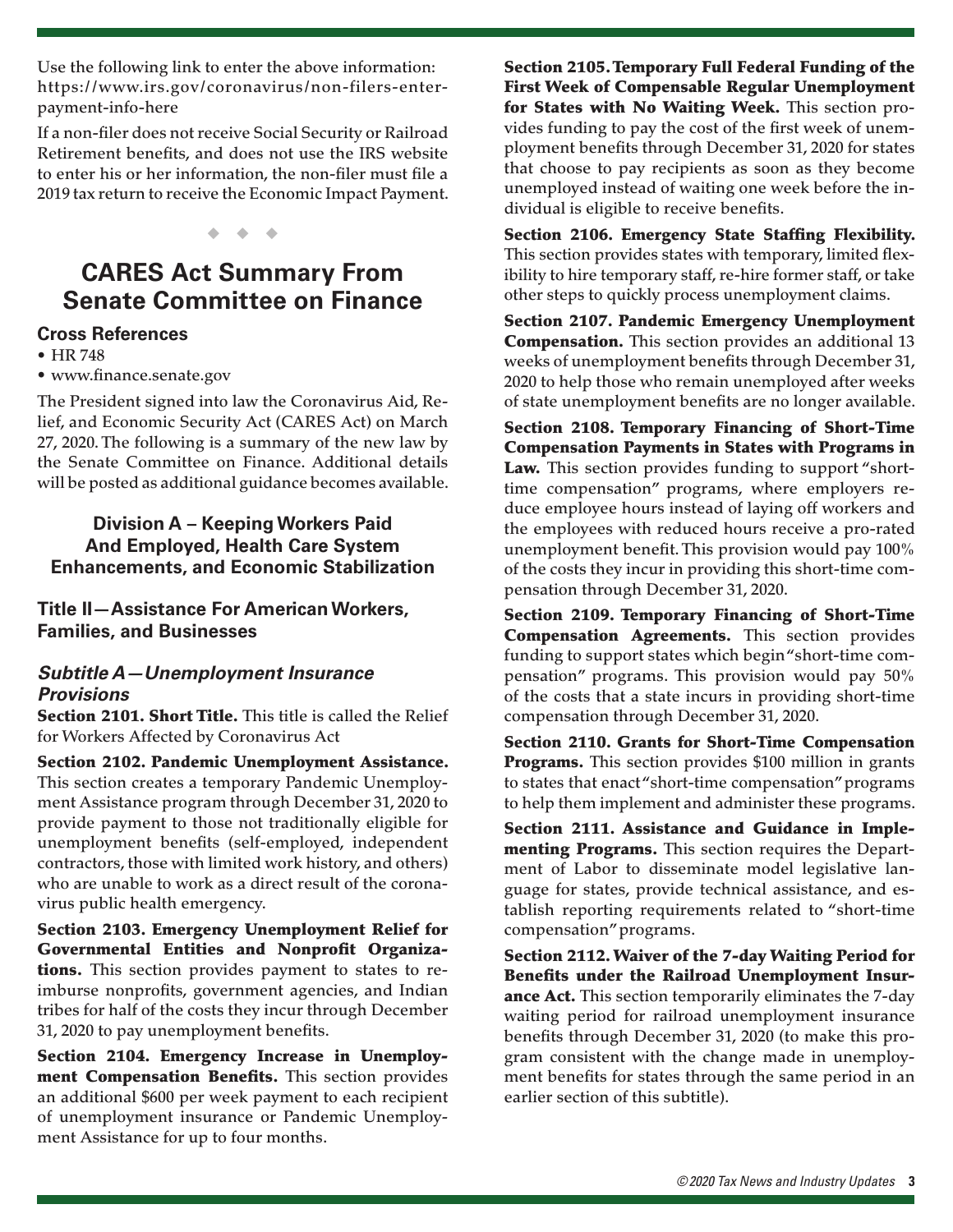Section 2113. Enhanced Benefits under the Railroad Unemployment Insurance Act. This section provides an additional \$600 per week payment to each recipient of railroad unemployment insurance or Pandemic Unemployment Assistance for up to four months (to make this program consistent with the change made in unemployment benefits for states in an earlier section of this subtitle).

Section 2114. Extended Unemployment under the Railroad Unemployment Insurance Act. This section provides an additional 13 weeks of unemployment benefits through December 31, 2020 to help those who remain unemployed after weeks of regular unemployment benefits are no longer available (to make this program consistent with the change made in unemployment benefits for states in an earlier section of this subtitle).

Section 2115. Funding for the Department of Labor Office of Inspector General for Oversight of Unemployment Provisions. This section provides the Department of Labor's Inspector General with \$25 million to carry out audits, investigations, and other oversight of the provisions of this subtitle.

Section 2116. Implementation. This section gives the Secretary of Labor the ability to issue operating instructions or other guidance as necessary in order to implement this subtitle, as well as allows the Department of Labor to waive Paperwork Reduction Act requirements, speeding up their ability to gather necessary information from states.

### *Subtitle B – Rebates and Other Individual Provisions*

Section 2201. 2020 recovery rebates for individuals. All U.S. residents with adjusted gross income up to \$75,000 (\$150,000 married), who are not a dependent of another taxpayer and have a work eligible Social Security Number, are eligible for the full \$1,200 (\$2,400 married) rebate. In addition, they are eligible for an additional \$500 per child. This is true even for those who have no income, as well as those whose income comes entirely from nontaxable means-tested benefit programs, such as SSI benefits.

For the vast majority of Americans, no action on their part will be required in order to receive a rebate check as IRS will use a taxpayer's 2019 tax return if filed, or in the alternative their 2018 return. This includes many low-income individuals who file a tax return in order to take advantage of the refundable Earned Income Tax Credit and Child Tax Credit. The rebate amount is reduced by \$5 for each \$100 that a taxpayer's income exceeds the phase-out threshold. The amount is completely phased-out for single filers with incomes exceeding \$99,000, \$146,500 for head of household filers with one child, and \$198,000 for joint filers with no children.

Section 2202. Special rules for use of retirement funds. Consistent with previous disaster-related relief, the provision waives the 10% early withdrawal penalty for distributions up to \$100,000 from qualified retirement accounts for coronavirus-related purposes made on or after January 1, 2020. In addition, income attributable to such distributions would be subject to tax over three years, and the taxpayer may recontribute the funds to an eligible retirement plan within three years without regard to that year's cap on contributions. Further, the provision provides flexibility for loans from certain retirement plans for coronavirus-related relief.

A coronavirus-related distribution is a one made to an individual: (1) who is diagnosed with COVID-19, (2) whose spouse or dependent is diagnosed with COVID-19, or (3) who experiences adverse financial consequences as a result of being quarantined, furloughed, laid off, having work hours reduced, being unable to work due to lack of child care due to COVID-19, closing or reducing hours of a business owned or operated by the individual due to COVID-19, or other factors as determined by the Treasury Secretary.

Section 2203. Temporary waiver of required minimum distribution rules for certain retirement plans and accounts. The provision waives the required minimum distribution rules for certain defined contribution plans and IRAs for calendar year 2020. This provision provides relief to individuals who would otherwise be required to withdraw funds from such retirement accounts during the economic slowdown due to COVID-19.

Section 2204. Allowance of partial above the line deduction for charitable contributions. The provision encourages Americans to contribute to churches and charitable organizations in 2020 by permitting them to deduct up to \$300 of cash contributions, whether they itemize their deductions or not.

Section 2205. Modification of limitations on charitable contributions during 2020. The provision increases the limitations on deductions for charitable contributions by individuals who itemize, as well as corporations. For individuals, the 50% of adjusted gross income limitation is suspended for 2020. For corporations, the 10% limitation is increased to 25% of taxable income. This provision also increases the limitation on deductions for contributions of food inventory from 15% to 25%.

Section 2206. Exclusion for certain employer payments of student loans. The provision enables employers to provide a student loan repayment benefit to employees on a tax-free basis. Under the provision, an employer may contribute up to \$5,250 annually toward an employee's student loans, and such payment would be excluded from the employee's income. The \$5,250 cap applies to both the new student loan repayment benefit